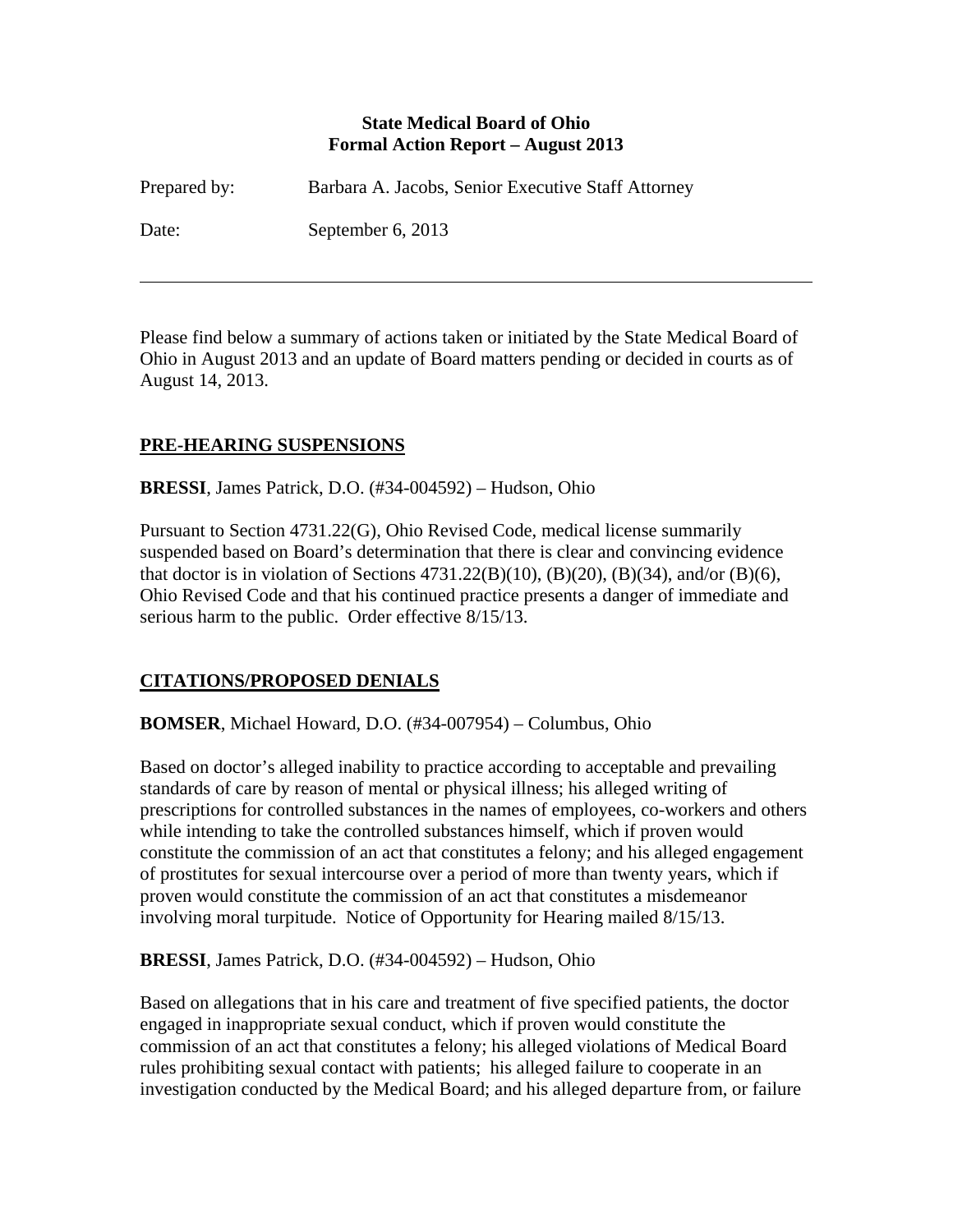to conform to, minimal standards of care of similar practitioners under the same or similar circumstances. Notice of Opportunity for Hearing mailed 8/15/13.

**CORNELL**, Betsy L., M.T. (#33-007260) – Columbus, Ohio

Based on massage therapist's alleged practice of massage therapy for approximately six years after the expiration of her license on 8/31/07, which if proven constitutes the commission of an act that constitutes a felony. Notice of Opportunity for Hearing mailed 8/15/13.

**DESAI**, Robert Krishna, M.D. (#35-056148) – Westborough, Massachusetts

Based on prior action by the Maine Board of Licensure in Medicine, which immediately suspended the doctor's license based on its finding that he appeared at work under the influence of alcohol and that his continued practice presented an immediate jeopardy to the health and safety of the public. Notice of Opportunity for Hearing mailed 8/15/13.

**DESANTIS**, James Michael, M.D. (#35-091943) – Marietta, Georgia

Based on prior action by the Georgia Composite Medical Board, which summarily suspended the doctor's license based upon the doctor's failure to enter treatment for chemical dependency. Notice of Opportunity for Hearing mailed 8/15/13.

**IMMEL**, Allyn Scott (M.T. Applicant) – Chillicothe, Ohio

Based on applicant's alleged failure to cooperate in an investigation conducted by the Board in that he failed to respond to written interrogatories. Notice of Opportunity for Hearing mailed 8/15/13.

**LEWIS**, Richard J., M.D. (#35-071324) – Bayside, New York

Based on prior action by the New York State Board of Professional Medical Conduct, which issued a surrender order and upon the doctor's conviction in the Superior Court of the State of Arizona, Maricopa County, on eighteen counts of Aggravated Assault. Notice of Opportunity for Hearing mailed 8/15/13.

**ROSENSTEIN**, Robert James, D.P.M. (#36-001919) – Highland Heights, Ohio

Based on podiatrist's conviction in the United States District Court for the Northern District of Ohio, Eastern Division, on one felony count of Conspiracy to Commit Bank Fraud. Notice of Opportunity for Hearing mailed 8/15/13.

**UDE**, Chinelo Stella, M.D. (M.D. Applicant) – Minneapolis, Minnesota

Based on prior action by the Minnesota Board of Medical Practice which immediately suspended the doctor's license until such time as she complies with an Order for Mental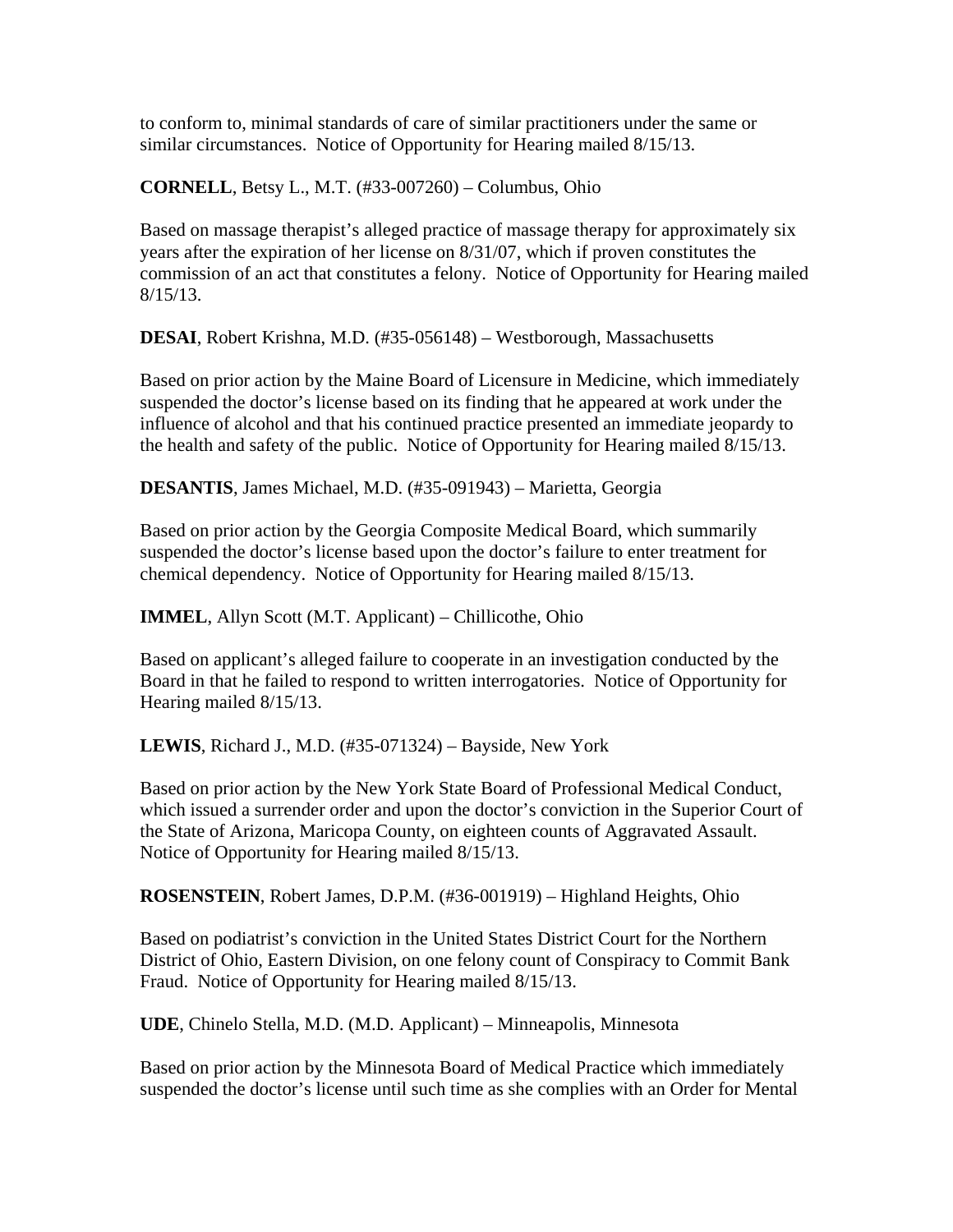and Physical Examination and demonstrates that she may resume the competent practice of medicine with reasonable skill and safety to patients. Notice of Opportunity for Hearing mailed 8/15/13.

**UDE**, Chinelo Stella, M.D. (M.D. Applicant) – Minneapolis, Minnesota

Doctor notified of right to request a hearing on the question of whether her failure to submit to a psychiatric examination as ordered by the Board was due to circumstances beyond her control. Based on the legal presumption that doctor's failure to submit to a psychiatric examination as ordered by the Board constitutes an admission that she is unable to practice according to acceptable and prevailing standards of care by reason of mental illness. Notice of Opportunity for Hearing mailed 8/15/13.

# **FINAL ORDERS**

**CHAUDHRY**, Naseem Mahmood, M.D. (#35-057924) – Downers Grove, Illinois

Medical license permanently revoked. Based on the doctor's conviction in the United States District Court, Northern District of Illinois, Eastern Division, on one felony count of Health Care Fraud and on the doctor's conviction in the Common Pleas Court of Franklin County, Ohio, on one misdemeanor count of Workers' Compensation Fraud. Order effective 8/15/13.

**FAZLANI**, Naveed Anjum, M.D. (#35-068878) – Cincinnati, Ohio

Doctor reprimanded. Based on doctor's conviction in the Dayton Municipal Court, Dayton, Ohio, on one misdemeanor count of Loitering to Engage in Solicitation. Order effective 8/29/13.

**GRIFFITH**, Duane Lee, M.D. (#35-087588) – Tyler, Texas

Medical license revoked. Based on prior action against the doctor's license by the Texas Medical Board, wherein the doctor was charged with failing to maintain adequate medical records, failing to adhere to established guidelines and requirements for the treatment of chronic pain, failing to use proper diligence in his professional practice, and engaging in sexually inappropriate behavior or comments directed towards a patient and his false, fraudulent, deceptive or misleading statement on his renewal of his license to practice medicine and surgery in Ohio. (Review and Journal Entry – No hearing requested.) Order effective 8/29/13.

**PAPES**, Edward James (M.T. Applicant) - Avon, Ohio

Massage therapy license granted. Based on Board's finding that the applicant's conviction in the Lorain County Court of Common Pleas on one count of Falsification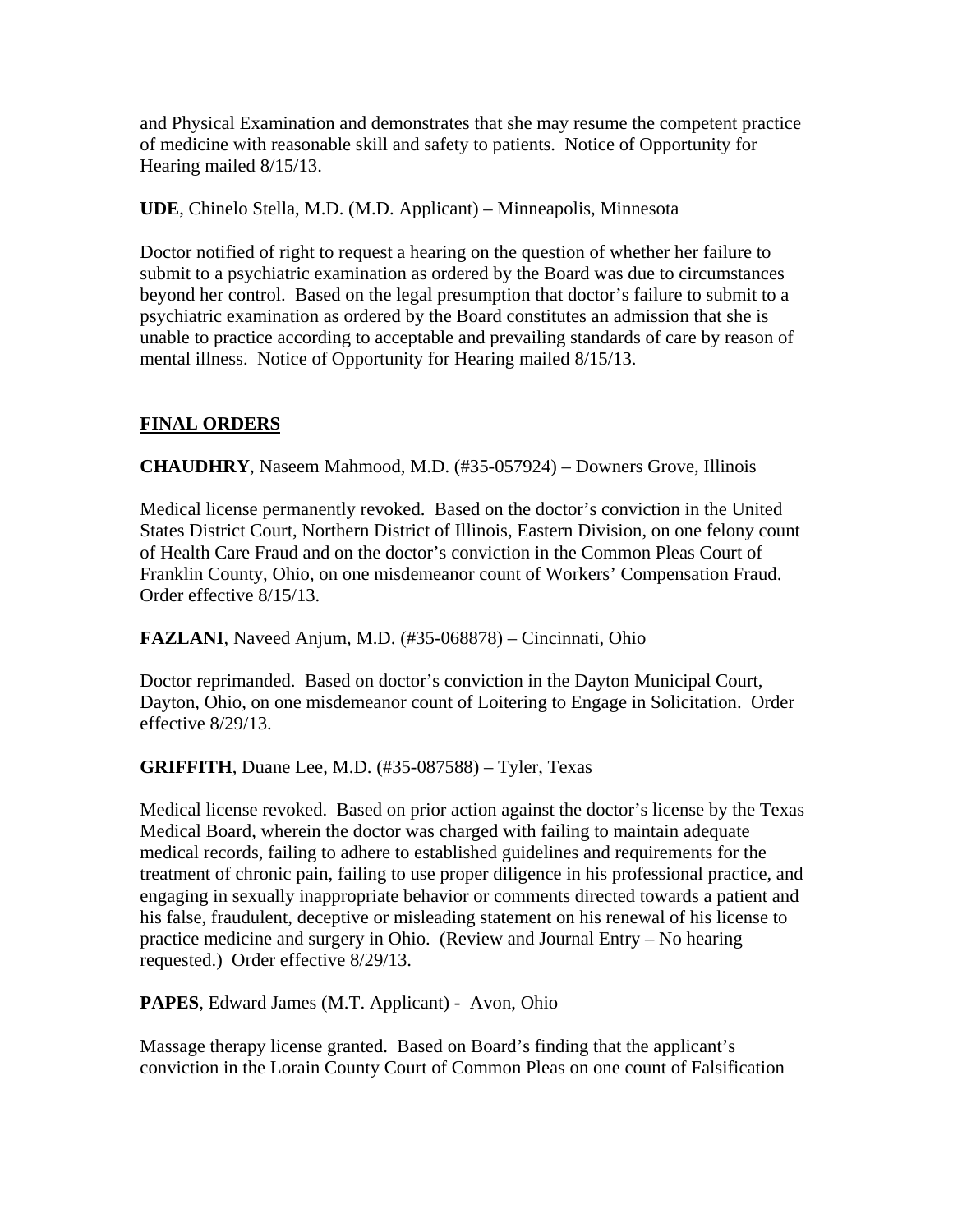and one count of Dereliction of Duty was an isolated event and that no further monitoring was required. Order effective 8/15/13.

# **CONSENT AGREEMENTS**

**ATANASOFF**, Nicholas Anthony, D.O. (#34-007837) – Boardman, Ohio

Doctor's previously submitted request for reinstatement of his license to practice medicine and surgery in Ohio is withdrawn and doctor agrees to continue to be subject to terms of 1/9/13 consent agreement. Based on doctor's failure to fulfill all conditions for reinstatement of his license; his violation of a condition placed on his license by 1/9/13 consent agreement; and his impairment of ability to practice according to acceptable and prevailing standards of care because of habitual or excessive use or abuse of drugs, alcohol, or other substances that impair ability to practice. Agreement effective 8/14/13.

**BHATIA**, Ajay, M.D. (#35-094880) – Columbus, Ohio

Medical license subject to probationary terms and conditions for at least five years. Based on doctor's admission that he has been diagnosed with Bipolar Disorder Type I and that he has been deemed capable of practicing medicine and surgery so long as appropriate treatment, monitoring, and supervision are in place. Agreement effective 8/14/13.

**BROTT**, Edwin Thomas Strong, M.D. (#35-062695) – Cincinnati, Ohio

Doctor reprimanded and medical license placed on probation for at least two years. Based on prior actions by the Kentucky Board of Medical Licensure, which initially restricted the doctor's practice and subsequently lifted the previously established conditions and limitations, and required the doctor to maintain controlled substance logs for at least five years and make such logs available to the Kentucky Board of Medical Licensure. Agreement effective 8/14/13.

**GRUENTHER**, Raymond Carl, M.D. (#35-058309) – Gahanna, Ohio

Medical license suspended for at least one year with conditions for reinstatement established. Based on doctor's admission that in his care and treatment of ten patients, the doctor failed to maintain minimal standards applicable to the selection or administration of drugs, or failed to employ acceptable scientific methods in the selection of drugs or other modalities for treatment of disease; departed from, or failed to conform to minimal standards of care of similar practitioners under the same or similar circumstances; and violated the Board's rules governing the utilization of prescription drugs for the treatment of intractable pain. Agreement effective 8/14/13.

**OAK**, Juliana Jihyun, M.D. (#57-022106) – Cleveland, Ohio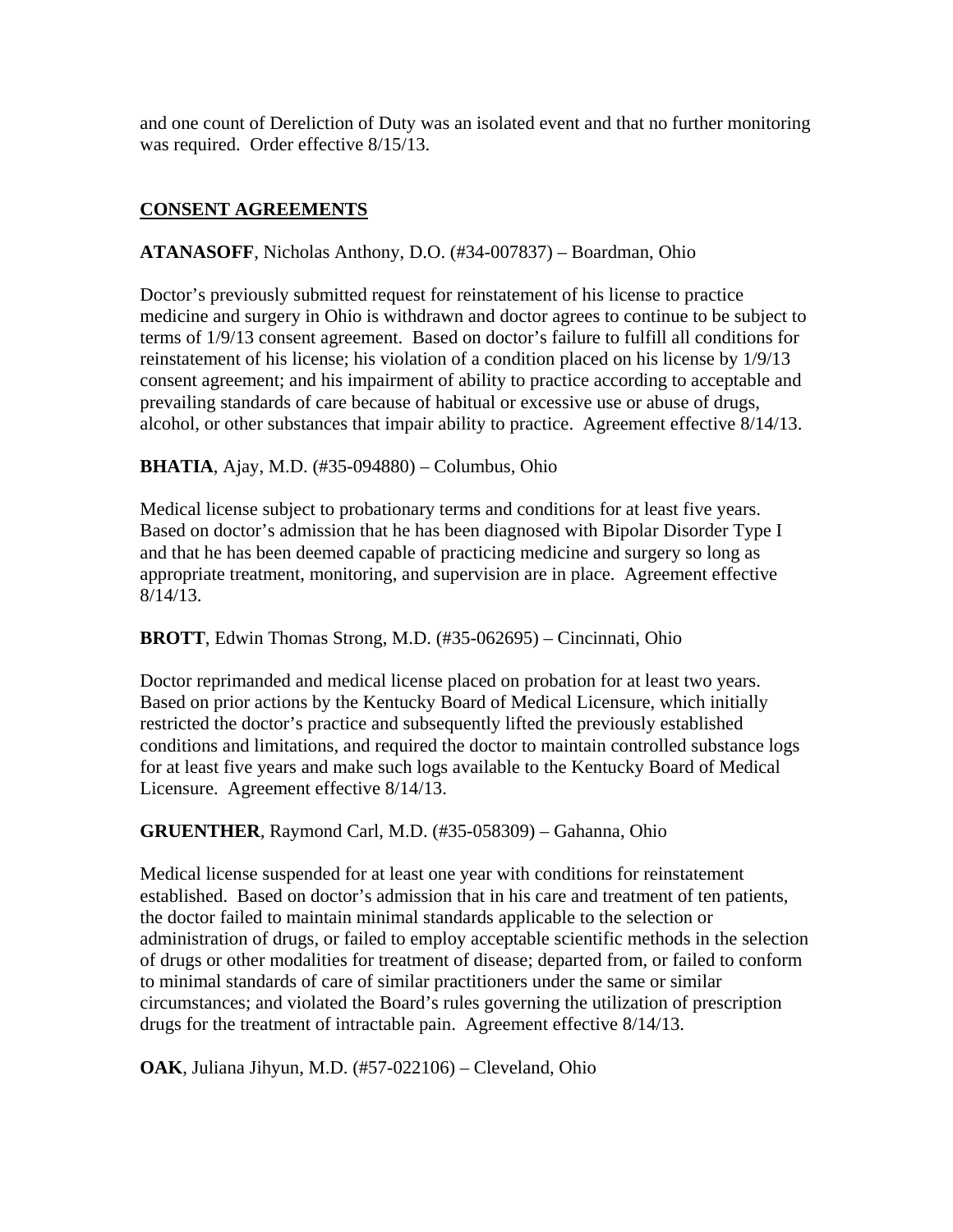Medical license subject to probationary terms and conditions for at least two years. Based on doctor's admission that she has been diagnosed with Bipolar Disorder Type I and that she has been deemed capable of practicing medicine and surgery so long as appropriate treatment, monitoring, and supervision are in place. Agreement effective 8/14/13.

### **PELLOSKI**, Christopher Edward, M.D. (#35-094829) – Columbus, Ohio

Medical license suspended for an indefinite period of time; interim monitoring conditions and conditions for reinstatement established. Based on doctor's refusal to provide certain factual information to the State Medical Board of Ohio regarding criminal matters pending against him in the United States District Court, Southern District of Ohio. Agreement effective 8/14/13.

#### **REYES**, Charles Wesley, M.D. (#35-054845) – Belpre, Ohio

Medical license reinstated subject to probationary terms, conditions, and limitations based on doctor having been deemed capable of practicing according to acceptable and prevailing standards of care so long as treatment and monitoring requirements are in place. Agreement effective 8/14/13; Agreement to remain in effect for at least five years prior to any request for termination.

**WAISSBLUTH**, Alvaro Daniel, M.D. (#35-076104) – Middletown, Ohio

Doctor reprimanded and medical license placed on probation for at least two years. Based on doctor's admission that he wrote prescriptions for controlled substances for his girlfriend and a male friend without having documented such prescriptions or any examination, evaluation or treatment of the two individuals in any patient record. Agreement effective 8/14/13.

## **VOLUNTARY SURRENDERS/RETIREMENTS**

**DERAN**, Barry Peter, M.D. (#35-055640) – Lambertville, Michigan

Permanent revocation of medical license authorized by doctor in lieu of formal disciplinary proceedings based on doctor's conviction in the Lucas County Court of Common Pleas on four felony counts of Trafficking in Drugs and four felony counts of Attempted Trafficking in Drugs. Effective 8/14/13.

**JENKINS**, Tasha Yvette, M.D. (M.D. Applicant) – Sylvania, Ohio

Permanent withdrawal of application for license to practice medicine and surgery in Ohio ratified by vote of the Board on 8/14/13. NON-DISCIPLINARY

**MARTIN**, Richard Franklin, M.D. (#35-037042) – Hamilton, Ohio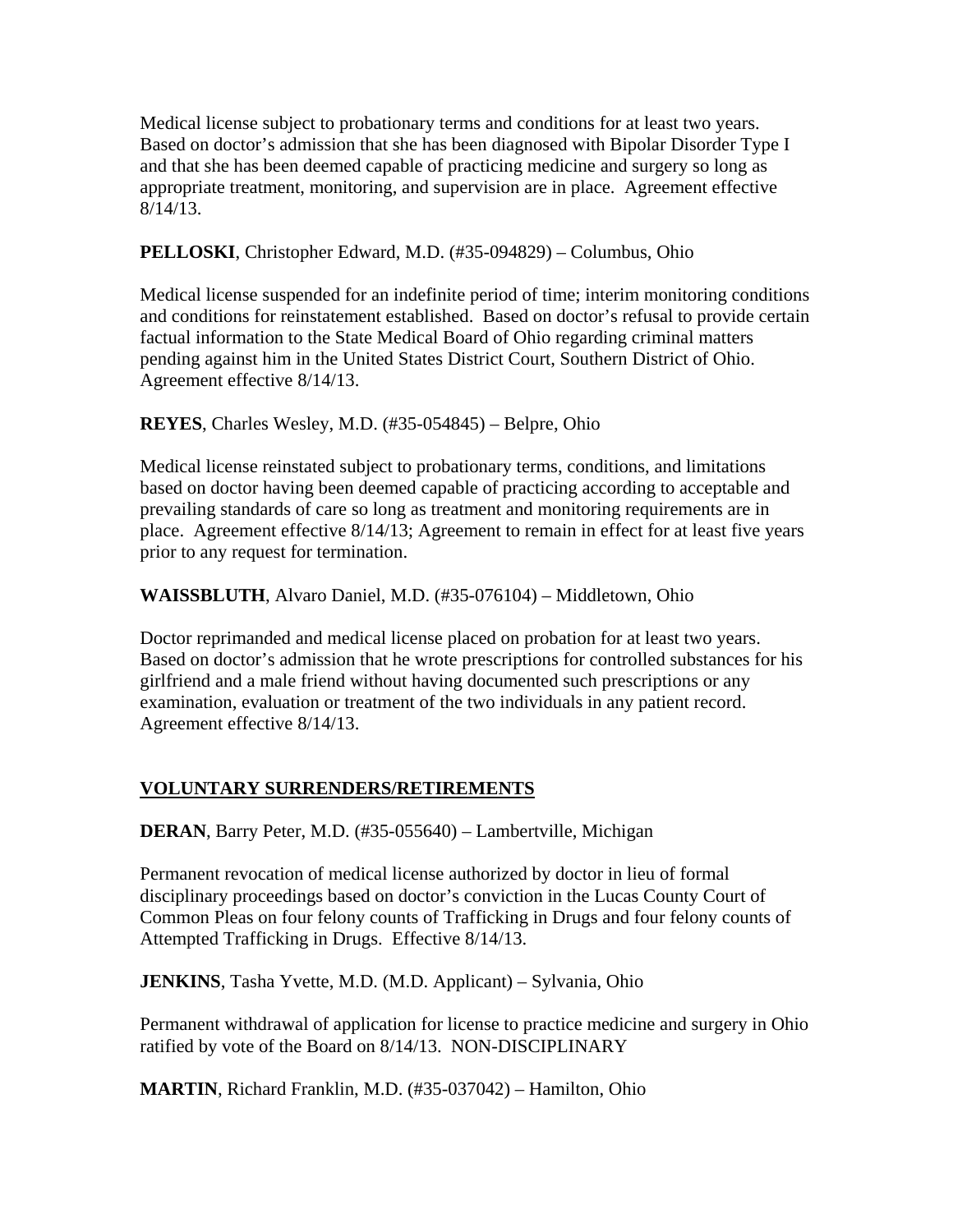Permanent surrender of medical license authorized by doctor in lieu of further investigation regarding a possible violation of Section 4731.22(B)(20), Ohio Revised Code, to wit: Rule 4731-11-08, Ohio Administrative Code, Utilizing Controlled Substances for Self and Family Members. Effective 8/14/13.

**SHAFFER**, Mark Baylies, Jr., M.D. (#35-023758) – Aurora, Ohio

Permanent revocation of medical license authorized by doctor in lieu of formal disciplinary proceedings pursuant to Sections 4731.22(B)(9), Ohio Revised Code, arising from criminal charges pending in the Court of Common Pleas of Portage County, Ohio, including Kidnapping, a felony of the first degree. Effective 8/14/13.

**SMITH**, Timothy William, D.O. (#34-004608) – Fairfield, Ohio

Permanent revocation of osteopathic medical license authorized by doctor in lieu of further formal disciplinary proceedings pursuant to 11/14/12 Notice of Opportunity for Hearing and doctor's admission that in his treatment of twelve specified patients, the doctor departed from or failed to conform to minimal standards of care; failed to maintain minimal standards applicable to the selection or administration of drugs or failed to employ acceptable scientific methods in the selection of drugs or other modalities for treatment of disease; and violated the Board's rules governing the treatment of intractable pain. Effective 8/14/13.

## **PROBATIONARY REQUESTS AND MODIFICATIONS**

**ADAS**, Mohammad A., M.D. (#35-055276) – Perrysburg, Ohio

Doctor's request for approval of practice plan and additional monitoring physician approved by vote of the Board on 8/14/13. Frequency and number of charts to be reviewed determined.

**AMAN**, Sohail, M.D. (#35-099366) – Church Creek, Maryland

Doctor's request for approval of prescribing and medical records keeping courses approved by vote of the Board on 8/14/13.

**CROOM**, Christopher S., M.D. (#35-068819) – Dayton, Ohio

Doctor's request for approval of monitoring physician approved by vote of the Board on 8/14/13. Frequency and number of charts to be reviewed established.

**DEMINT**, Franklin Donald, D.O. (#34-005493) – Kingston, Ohio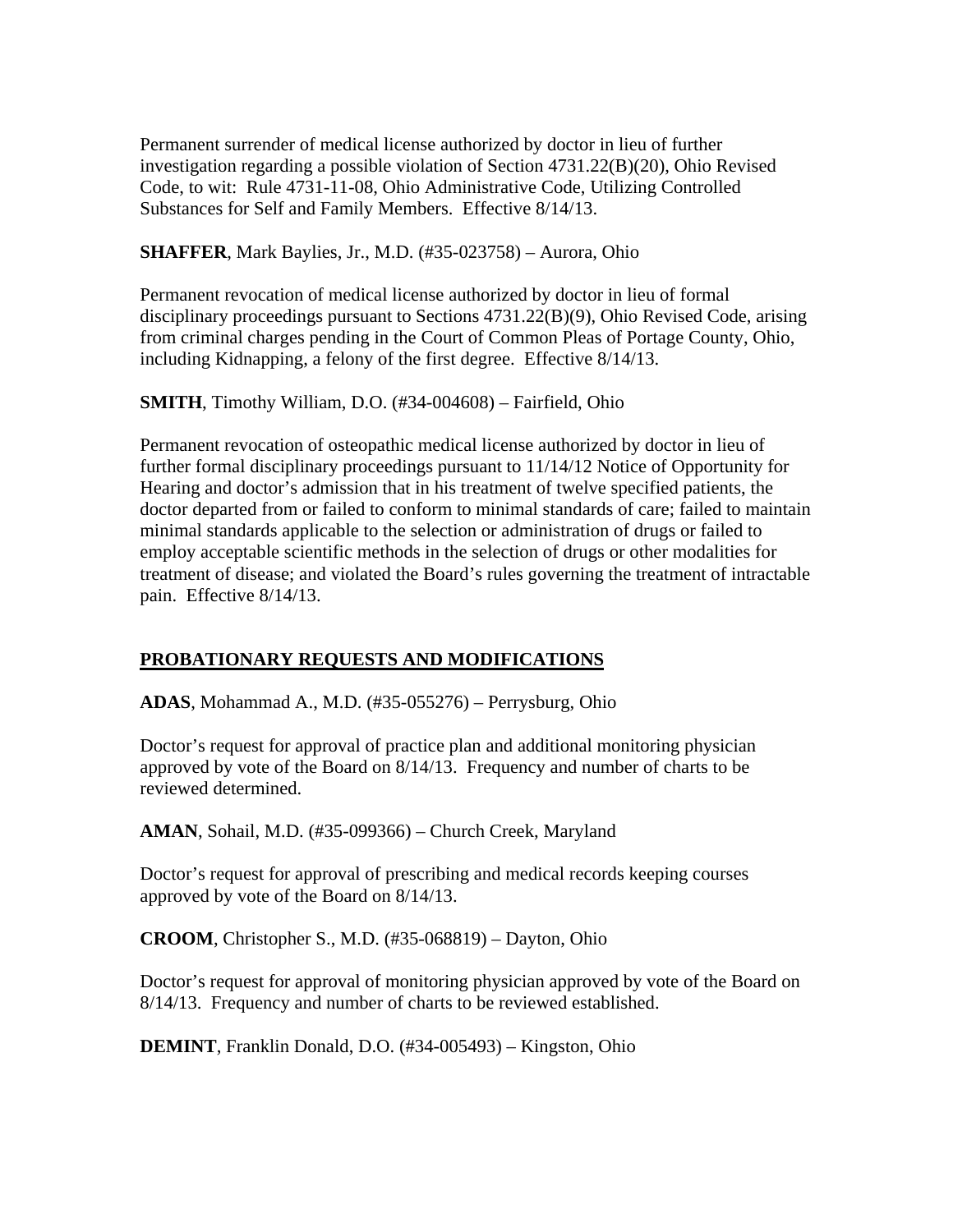Doctor's request for approval of additional monitoring physician approved by vote of the Board on 8/14/13. Frequency and number of charts to be reviewed determined.

**DUNCAN**, Philicia Suanna, M.D. (#57-019888) – Cleveland, Ohio

Doctor's request for approval of treating psychiatrist approved by vote of the Board on 8/14/13.

**GOLDMAN**, Philip Mark, M.D. (#35-060870) – Florence, Kentucky

Doctor's request to reduce required drug and alcohol rehabilitation meetings to two per week with a minimum of ten per month, reduce required random drug testing to 26 times a year, and reduce required personal appearances to every six months approved by vote of the Board on 8/14/13.

**HALSTEAD**, Timothy Ross, P.A. (#50-001298) – Sandusky, Ohio

Physician assistant's request for approval of reporting physician approved by vote of the Board on 8/14/13.

**JOHNSON**, Gregory Gene, M.D. (#35-048254) – Perrysburg, Ohio

Doctor's request to discontinue psychiatric treatment and reduce psychotherapy treatment session to every two months approved by vote of the Board on 8/14/13.

**KAY**, Bruce Saul, M.D. (#35-049187) – Columbus, Ohio

Doctor's request for approval of practice plan and monitoring physician granted by vote of the Board on 8/14/13. Frequency and number of charts to be reviewed established.

**KUMAR**, I. Praveen, M.D. (#35-066270) – Hudson, Ohio

Doctor's request for approval of controlled substance prescribing and medical records keeping courses approved by vote of the Board on 8/14/13.

**MILLIS**, Wendy A., M.D. (#35-073484) – Clyde, Ohio

Doctor's request for approval of monitoring physician and psychologist to conduct psychotherapy granted by vote of the Board on 8/14/13. Frequency and number of charts to be reviewed established.

**PURVIS**, Jerry Gaines, Jr., M.D. (#35-080726) – Valdosta, Georgia

Doctor's request to continue under the terms of 8/8/12 Step II Consent Agreement while participating in a surgery proctorship in Oregon approved by vote of the Board on 8/14/13.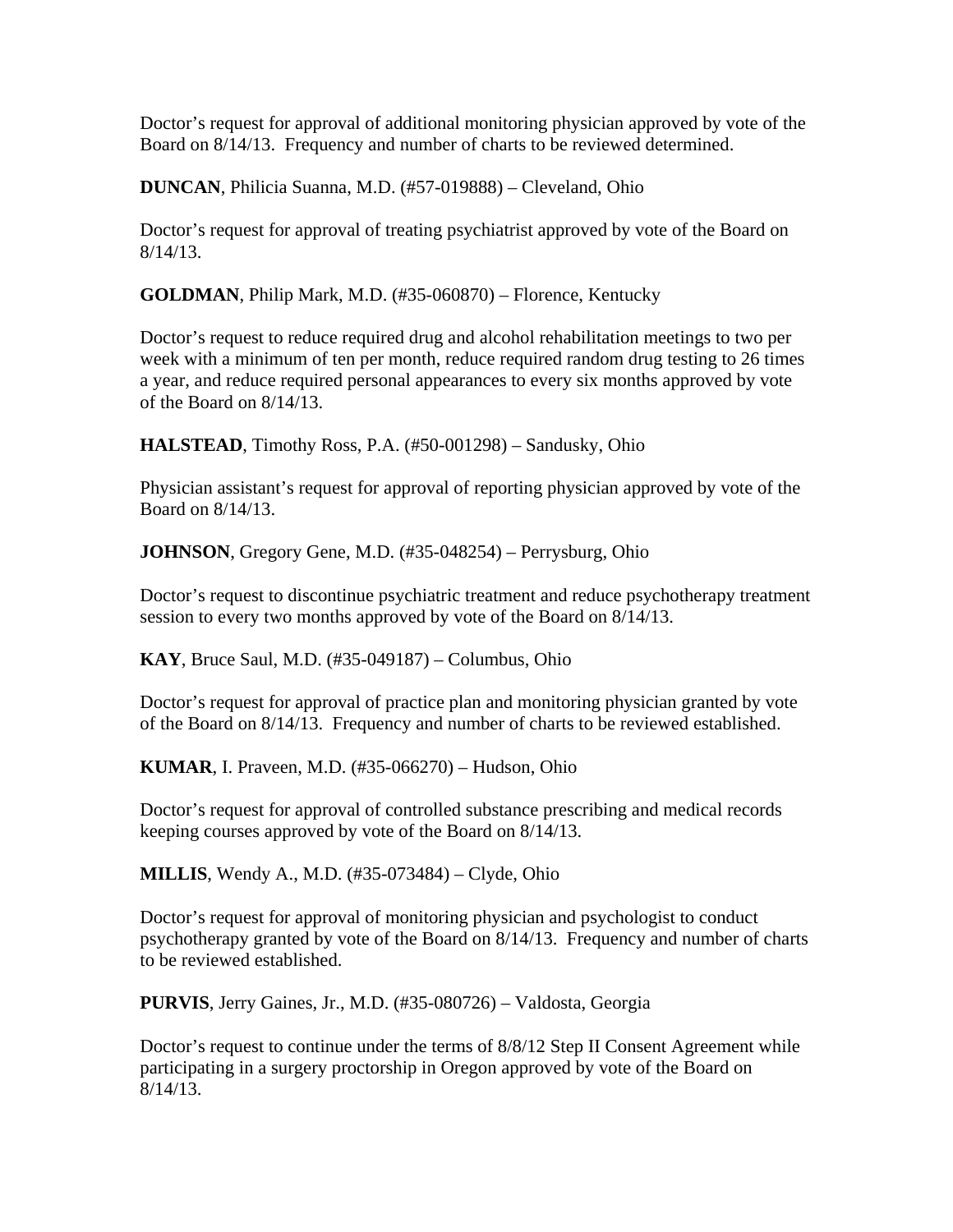**SALAS**, Neil Alejandro, M.D. (#57-018706 & M.D. Applicant)

Doctor's request to discontinue chart review requirement granted by vote of the Board on 8/14/13.

**SKOBLAR**, Richard S., M.D. (#35-038099) – Akron, Ohio

Doctor's request for acceptance of alternative evidence of his fitness to resume practice in lieu of SPEX or specialty board recertification granted by vote of the Board on 8/14/13.

**WEISBROT**, Albert Joseph, M.D. (#35-038648) – Cincinnati, Ohio

Doctor's request for approval of controlled substance prescribing course granted by vote of the Board on 8/14/13.

**WHITAKER**, Emmett E., III, M.D. (#35-121452) – Columbus, Ohio

Doctor's request for approval of monitoring physician granted by vote of the Board on 8/14/13. Frequency and number of charts to be reviewed established.

# **PROBATION TERMINATED**

**BAKER**, Franklin Hobart, P.A. (#50-002801 & #55-000628) – Cincinnati, Ohio

Physician assistant's request for release from terms of 8/10/11 Board Order granted by vote of the Board on 8/14/13, effective 8/25/13.

**LEE**, Hungchih, M.D. (#35-078406) – West Chester, Ohio

Doctor's request for release from terms of 8/11/10 Consent Agreement granted by vote of the Board on 8/14/13, effective immediately.

**MACHERET**, Leonid, M.D. (#35-056178) – Cincinnati, Ohio

Doctor's request for release from terms of 12/10/08 Board Order granted by vote of the Board on 8/14/13, effective immediately.

**RHODEBACK**, Mark A., M.T. (#33-013112) – Dublin, Ohio

Massage therapist's request for release from terms of 8/13/08 Consent Agreement granted by vote of the Board on 8/14/13, effective immediately.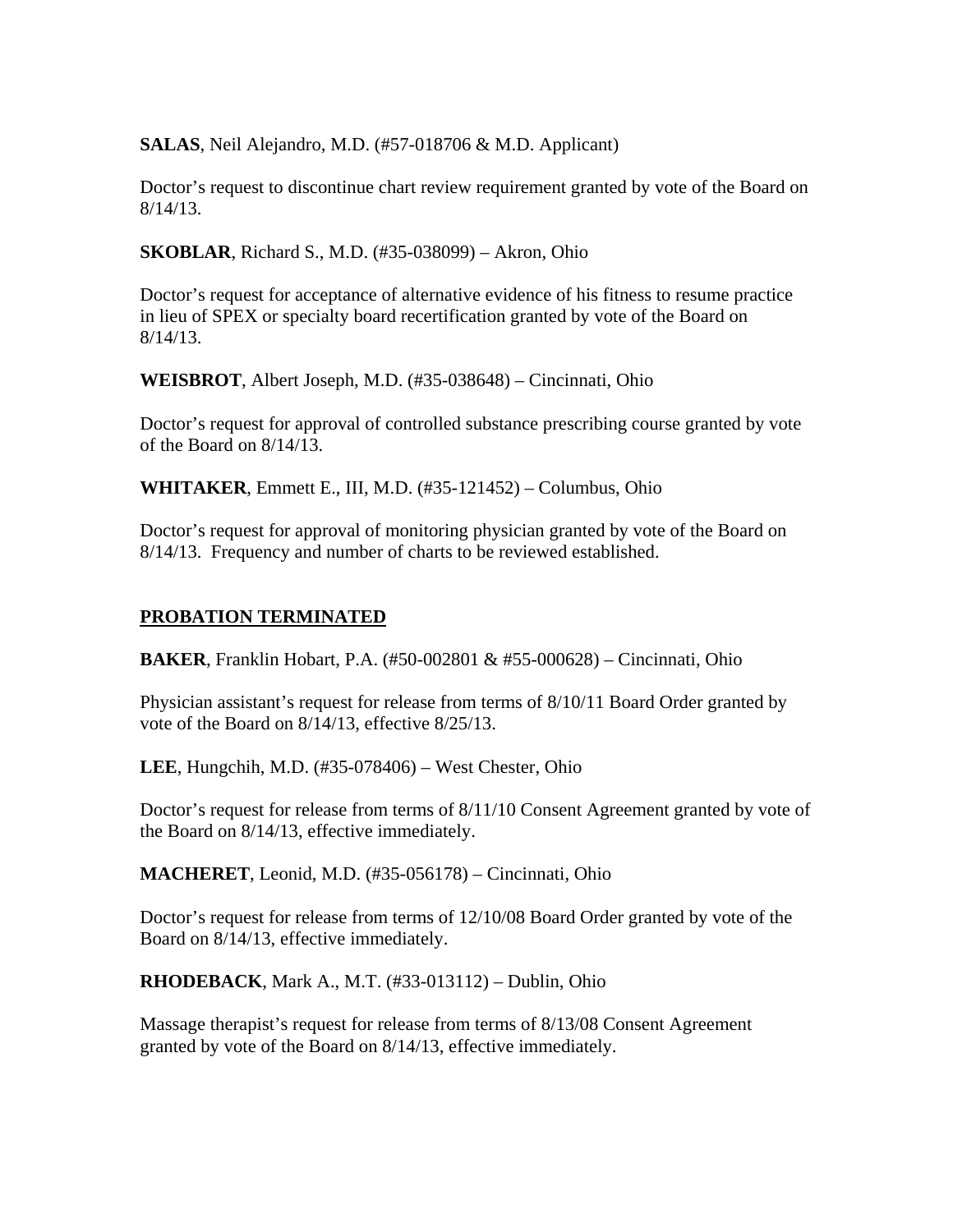### **COURT ACTIONS**

**DEMINT**, Franklin Donald, D.O. (#34-005493) – Kingston, Ohio

By Decision and Entry issued on 8/8/13, the Board's 4/10/13 indefinite suspension order is reversed and the case remanded to the Board for a new hearing.

**SIDDIQUI**, Siraj Ahmed, M.D. (#35-065056) – Mansfield, Ohio

By Decision and Entry filed on 8/2/13, Franklin County Court of Common Pleas affirmed Board's 4/11/12 order of indefinite suspension and permanent limitation.

**SIDDIQUI**, Siraj Ahmed, M.D. (#35-065056) – Mansfield, Ohio

Notice of Appeal to  $10^{th}$  District Court of Appeals filed by the doctor on  $8/12/13$ .

**TEMPONERAS**, Margy, M.D. (#35-072571) – Portsmouth, Ohio

Notice of appeal of Board's 7/10/13 Order of permanent revocation filed by doctor with the Franklin County Court of Common Pleas on 7/24/13.

**VILLAVICENCIO**, Jose, M.D. (#35-069935) – Columbus, Ohio

By Entry and Decision issued on 7/29/13, Franklin County Court of Common Pleas affirmed Board's 9/12/12 order of permanent revocation.

## **NON-DISCIPLINARY ORDERS**

**CASTRO**, Ellyn Marie (M.T. Applicant) – Columbus, Ohio

Application for license to practice massage therapy denied. Based on applicant's failure to provide documentation of minimum educational requirements for license. Order effective 8/15/13.

**JAMIL**, Nazia (P.A. Applicant) – East Norwich, New York

Application for license to practice as a physician assistant denied. Based on applicant's failure to provide documentation that she holds a master's degree or higher or has held a license to practice as a physician assistant issued in another jurisdiction prior to January 1, 2008. Order effective 8/15/13. (Journal Entry – No hearing requested.)

**MCCABE**, Kristin Marie (M.T. Applicant) – Columbus, Ohio